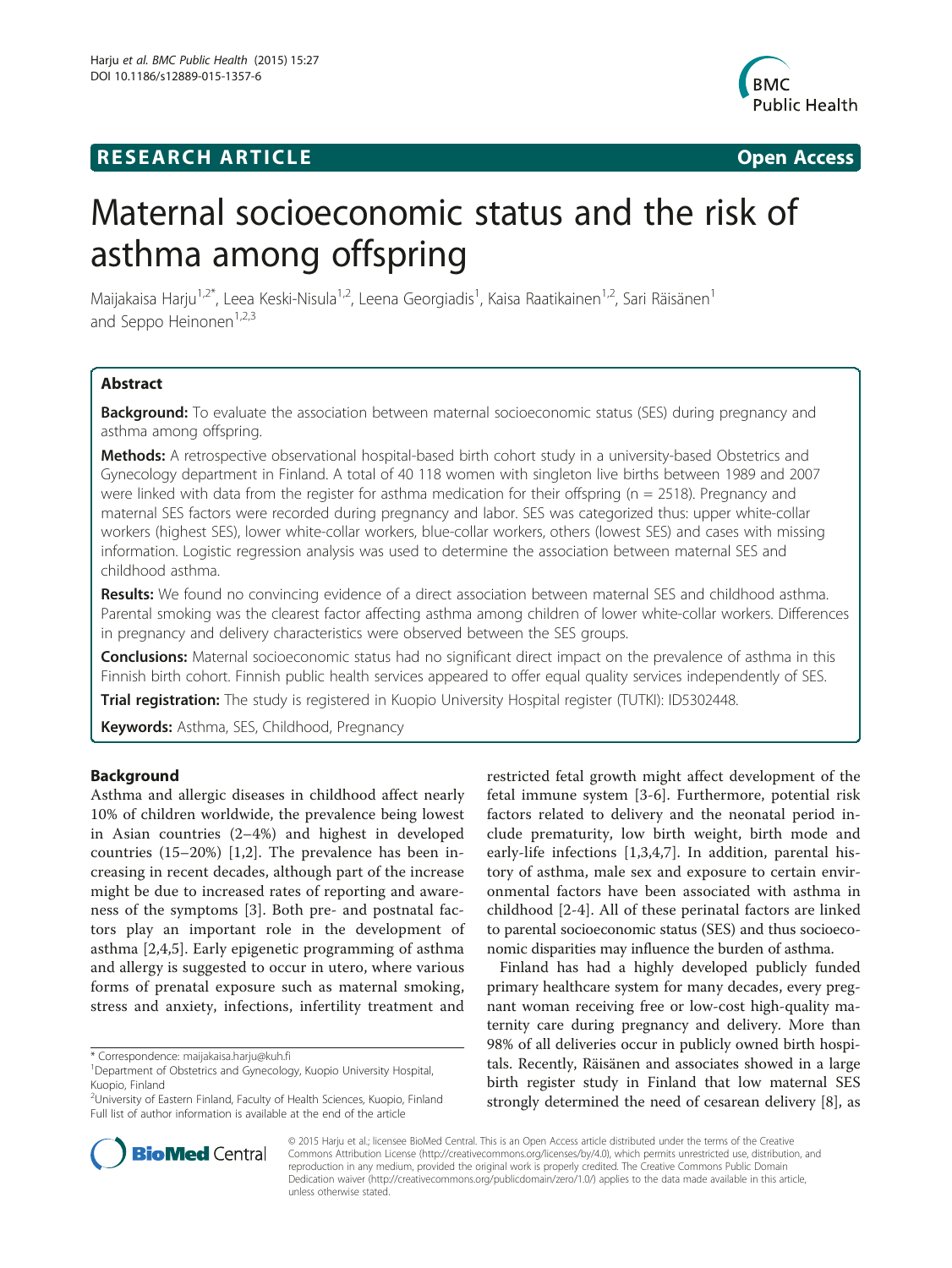well as being a strong predictor of small-for-gestationalage (SGA) infants [[9\]](#page-6-0). The aim of the present study was to identify perinatal differences between socioeconomic groups and to clarify their contribution to asthma among offspring by conducting an observational study using hospital-based birth register data on 40 118 women and their singleton live-born infants in 1989–2007 in Finland.

# Methods

Data were collected from the Kuopio University Hospital clinical birth database, covering 42 205 infants who were born after 23 completed weeks of gestation between 1989–2007. We excluded multiple pregnancies, stillbirths and neonatal deaths. After these exclusions, data on 40 118 women with singleton live-born infants were linked with data from the register for asthma medication for their offspring aged  $1-19$  years (n = 2518).

Information on maternal pre-pregnancy characteristics was based on data from self-administered questionnaires at 20 weeks of pregnancy. Midwives and public health nurses completed missing data by interviewing during visits to prenatal maternal clinics or labor wards at Kuopio University Hospital. The questionnaire covered 75 background items [[10](#page-6-0)]. At the time of childbirth and during the neonatal period nurses and midwives added information on pregnancy, delivery, neonatal outcomes and complications to the database. Informed consent for this register study was given by childbearing women at the time of data collection.

Information on the need for anti-asthmatic drugs during childhood was obtained from the Drug Prescription Register of the Social Insurance Institution. Anti-asthmatic drugs were explored and categorized according to FIMEA (Finnish Medicines Agency) ATC((Anatomical Therapeutic Chemical)-groups: R03, R06, drugs for obstructive airway diseases consisting of as-needed inhaled beta2 agonists, inhaled glucocorticoids, inhaled long acting beta2-agonists and antileukotrienes [\[11](#page-6-0)]. In Finland, all medication is prescribed by physicians, and in the case of pediatric asthma, usually by pediatricians, and reimbursed at a rate of 72% via the National Sickness Insurance Scheme [[12](#page-6-0)]. The diagnosis of asthma among offspring was evaluated in two different ways in this study: based on the doctor diagnosed asthma (set by a paediatrician using ICD code) and based on the information on over six month continuous use of anti-asthmatic drugs. Permission for the use of register data in scientific research was granted by the register-keeping organization. Information on maternal socioeconomic status was based on the mother's occupation at the time of birth based on the EU's classification of occupations ISCO-88(COM) [[13\]](#page-6-0). At first, five SES classes were categorized: upper white-collar workers such as teachers and physicians, lower white-collar workers such as nurses and secretaries, blue-collar workers such as cooks and cleaners, "other", which included housewives, students, and unemployed and retired people, as described in detail elsewhere [[14](#page-6-0)], and entrepreneurs. Entrepreneurs were separated into a different group in our data and consisted mainly of producers of agricultural goods. Since they constituted only 2.9% of all study women, this group was included in "other", making classification similar to that in previous Finnish studies [\[9,14\]](#page-6-0). Information on SES was missing in 2324 (5.8%) cases and this group was analyzed separately.

Statistical analyses were performed by using SPSS 21.0 for Windows. Pearson's chi-square and Mann–Whitney  $U$  tests were used to analyze univariate data on maternal and prenatal pregnancy characteristics and SES.

Multivariate logistic regression analysis was performed to model the association between asthma among offspring, and maternal SES. Confounding risk factors were selected on the basis of univariate analysis using a cutoff p value of <0.05 for factors with known clinical importance. The multivariate analyses were adjusted for maternal asthma (no vs. yes), maternal hypertension (no vs. yes), maternal parity (0, ≥1), ART (assisted reproduction technology before the index pregnancy (no vs. yes)), parental smoking (nonsmoking parents, maternal or paternal smoking, both parents smokers), mode of delivery (vaginal vs. cesarean), child's sex and gestational weeks at birth (<37, 37–40,  $\geq$ 41 weeks). Furthermore, the children's follow-up time was taken into account by using the child's age at the onset of asthma or age at the end of the study among healthy children (2007). Upper whitecollar workers were selected as the reference group, where the incidence of asthma was nearest to its mean prevalence. Differences were deemed to be significant if p was <0.05.

The study was approved by Ethics Research Committee of Kuopio University Hospital and the Committee gave permission for the results to be published (93//2008).

#### Results

The study population covered 40 118 singleton live births, among which 2518 (6.3%) offspring had asthma during childhood. The mean age was 4.2 years at the onset of asthma and 82.3% of these children were aged more than seven years at the time of the study. Compared with controls, asthmatic children were more frequently males born by cesarean delivery, at lower gestational age and more frequently with birth weight under 2500 grams and small for gestational age (SGA). In addition, they were born more often to mothers with asthma and hypertension and to parents who smoked during pregnancy. Furthermore, their mothers had received more infertility treatments before pregnancy compared with the controls. Prevalence of asthma was highest among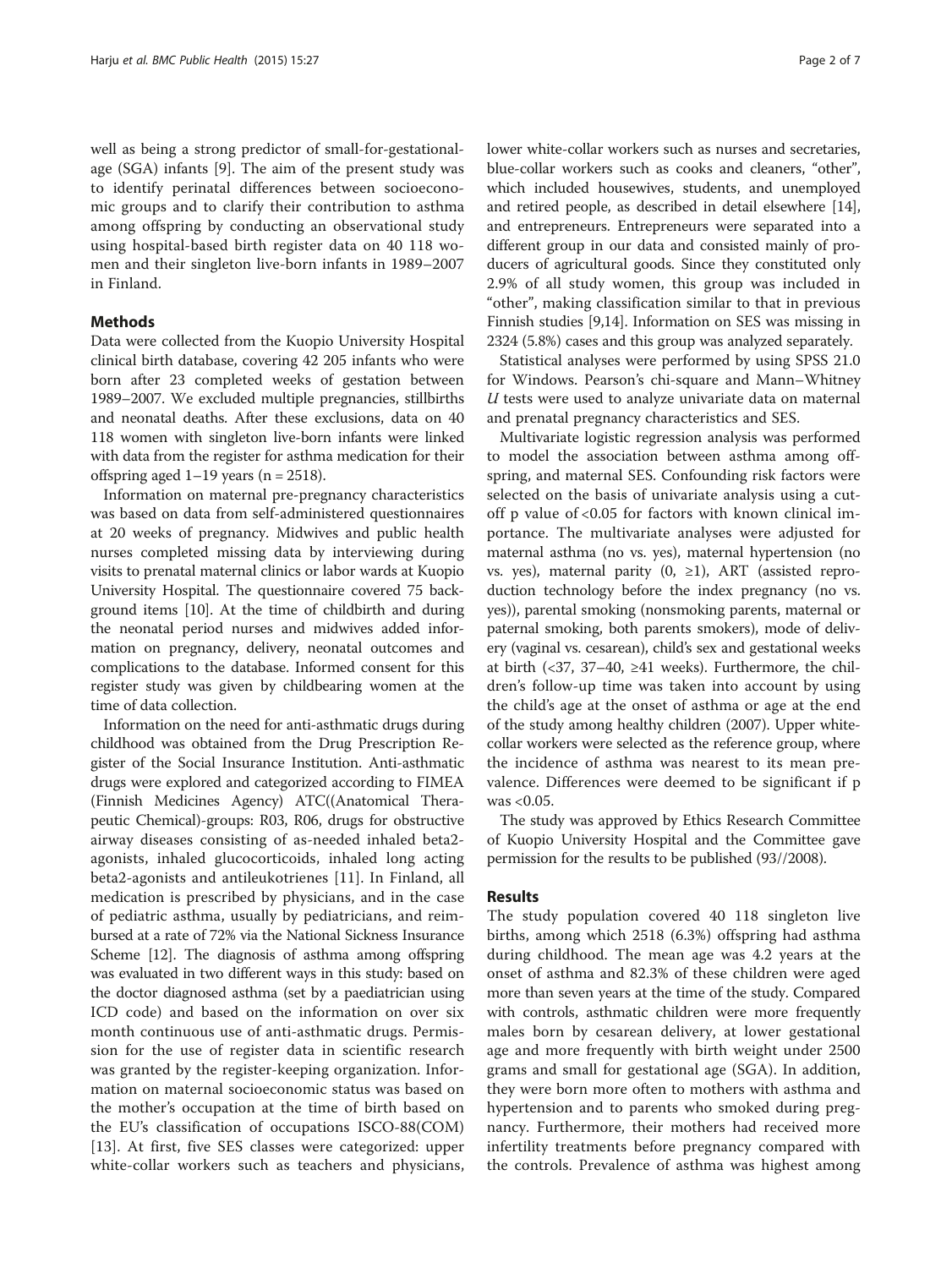Table 1 Basic maternal and perinatal characteristics of the study population in relation to asthma ever

| <b>Characteristics</b>                                                   | No asthma<br>$N(\%)$ | Asthma<br>$N(\%)$ | p value |
|--------------------------------------------------------------------------|----------------------|-------------------|---------|
| Maternal age, years                                                      |                      |                   |         |
| <20                                                                      | 1246(3.3)            | 69(2.7)           |         |
| 20-29                                                                    | 19 613 (52.3)        | 1366(54.2)        |         |
| 30-39                                                                    | 15 544 (41.3)        | 1015(40.3)        |         |
| $\geq 40$                                                                | 1197(3.2)            | 68(2.7)           | 0.083   |
| Maternal parity, primiparous                                             | 15 359(40.7)         | 967(38.4)         | 0.016   |
| Maternal asthma                                                          | 1016(2.7)            | 113(4.5)          | < 0.001 |
| Maternal gestational diabetes<br>mellitus                                | 2619(7.0)            | 143(5.7)          | 0.014   |
| <b>Maternal hypertension</b>                                             | 716(1.9)             | 74(2.9)           | < 0.001 |
| <b>Assisted reproduction</b><br>technology, index pregnancy <sup>1</sup> | 1514(4.0)            | 142(5.6)          | < 0.001 |
| Pre-pregnancy BMI*, kg/m <sup>2</sup>                                    |                      |                   |         |
| $<$ 25                                                                   | 25 675 (71.4)        | 1702(70.6)        |         |
| 25-29.9                                                                  | 7105(19.8)           | 480(19.9)         |         |
| $\geq$ 30                                                                | 3182(8.8)            | 228(9.5)          | 0.557   |
| <b>Marital status</b>                                                    |                      |                   |         |
| Unmarried                                                                | 3938(10.5)           | 274(10.9)         |         |
| Married or cohabiting                                                    | 33 662(89.5)         | 2244(89.1)        | 0.518   |
| Socioeconomic status                                                     |                      |                   |         |
| Upper white-collar worker                                                | 5375(14.3)           | 359(14.3)         |         |
| Lower white-collar worker                                                | 13 790(36.7)         | 973(38.6)         |         |
| Blue-collar worker                                                       | 7528(20.0)           | 477(18.9)         |         |
| Entrepreneurs                                                            | 1115(3.0)            | 52(2.1)           |         |
| Other                                                                    | 7582(20.2)           | 543(21.6)         |         |
| Missing                                                                  | 2210(5.9)            | 114(4.5)          | 0.001   |
| Parental smoking**                                                       |                      |                   |         |
| Non-smoking parents                                                      | 19 215 (55.2)        | 1240(52.3)        |         |
| Maternal/paternal smoking                                                | 8992(25.8)           | 633(26.7)         |         |
| Both smoking parents                                                     | 6620(19.0)           | 498(21.0)         | 0.013   |
| Mode of delivery                                                         |                      |                   |         |
| Vaginal                                                                  | 31 288(83.2)         | 2000(79.4)        |         |
| Cesarean delivery                                                        | 6312(16.8)           | 518(20.6)         | < 0.001 |
| Sex of child, boy                                                        | 18 940(50.4)         | 1521(60.4)        | < 0.001 |
| Gestational age at birth, weeks                                          |                      |                   |         |
| $<$ 28                                                                   | 129(0.3)             | 50(2.0)           |         |
| 28-32                                                                    | 341(0.9)             | 80(3.2)           |         |
| 33-36                                                                    | 1579(4.2)            | 149(5.9)          |         |
| 37-40                                                                    | 26 253 (69.8)        | 1724(68.5)        |         |
| $\geq 41$                                                                | 9298(24.7)           | 515(20.5)         | < 0.001 |
| Birth weight <2500 grams                                                 | 1482(3.9)            | 221(8.8)          | < 0.001 |
| Small for gestational age (SGA)                                          | 13569(9.5)           | 263(10.4)         | 0.117   |

#### Table 1 Basic maternal and perinatal characteristics of the study population in relation to asthma ever (Continued)

| Asthma prevalence by age<br>group, years             |                         |           |         |
|------------------------------------------------------|-------------------------|-----------|---------|
| $1-6$                                                | 13 251 (35.2)           | 445(17.7) |         |
| $7 - 12$                                             | 10 390(27.6)            | 945(37.5) |         |
| $\geq$ 13                                            | 13 959(37.1) 1128(44.8) |           | < 0.001 |
| Mean age at the onset of<br>asthma, years $(\pm SD)$ |                         | 4.2(3.5)  |         |
| Total study population                               | 37600(93.7)             | 2518(6.3) |         |

<sup>1</sup> Assisted reproduction technology before index pregnancy including in vitro fertilization, intra-cytoplasmic sperm injection, insemination and ovulation induction by clomifene citrate and other medicines.

2 BMI: kilograms/square meters.

\*Body mass index, data missing 1746 (4.4%) cases.

\*\*Data missing 2920 (7.3%) cases.

lower white-collar workers and lowest among entrepreneurs (Table 1).

We further evaluated maternal and prenatal differences between the various socioeconomic groups (Tables [2](#page-3-0) and [3](#page-4-0)). As expected, Table [2](#page-3-0) shows that all but one of the evaluated maternal characteristics was significantly associated with socioeconomic factors. Upper white-collar workers were older, more often married, with lower BMI, with a high rate of fertility problems and with a low number of pregnancies and artificial abortions compared with the other SES groups. Over 60% of the blue-collar workers were less than 30 years of age, 10.6% were heavily overweight, in 26.45 of cases both parents smoked and they had more previous artificial abortions than the other groups.

Maternal socioeconomic factors were also associated very strongly with most of the studied prenatal factors (Table [3\)](#page-4-0). Upper white-collar workers more often had fear of childbirth, but less preeclampsia and they smoked less during pregnancy. They delivered more often at term by elective cesarean delivery than their counterparts with lower SES. Their neonates had the highest birth weights, the lowest incidence of being SGA with low birth weight, but interestingly they most often needed neonatal intensive care unit treatment after birth. In contrast, preterm birth, preeclampsia, cesarean delivery during labor and birth after 41 weeks of gestation, with lower Apgar scores, were more common among blue-collar workers compared with the other SES groups.

In univariate analysis, children in the "other" group (including housewives, the unemployed and students) had the highest rate of asthma (6.4%), but no clear differences were detected between groups (e.g. upper whitecollar vs. blue-collar workers; 6.3% vs. 6.0%). In this analysis, the children of entrepreneurs had the lowest prevalence of asthma (4.5%), but since entrepreneurs constituted only 2.9% of all study women, they were not analyzed separately but included in the "other" group.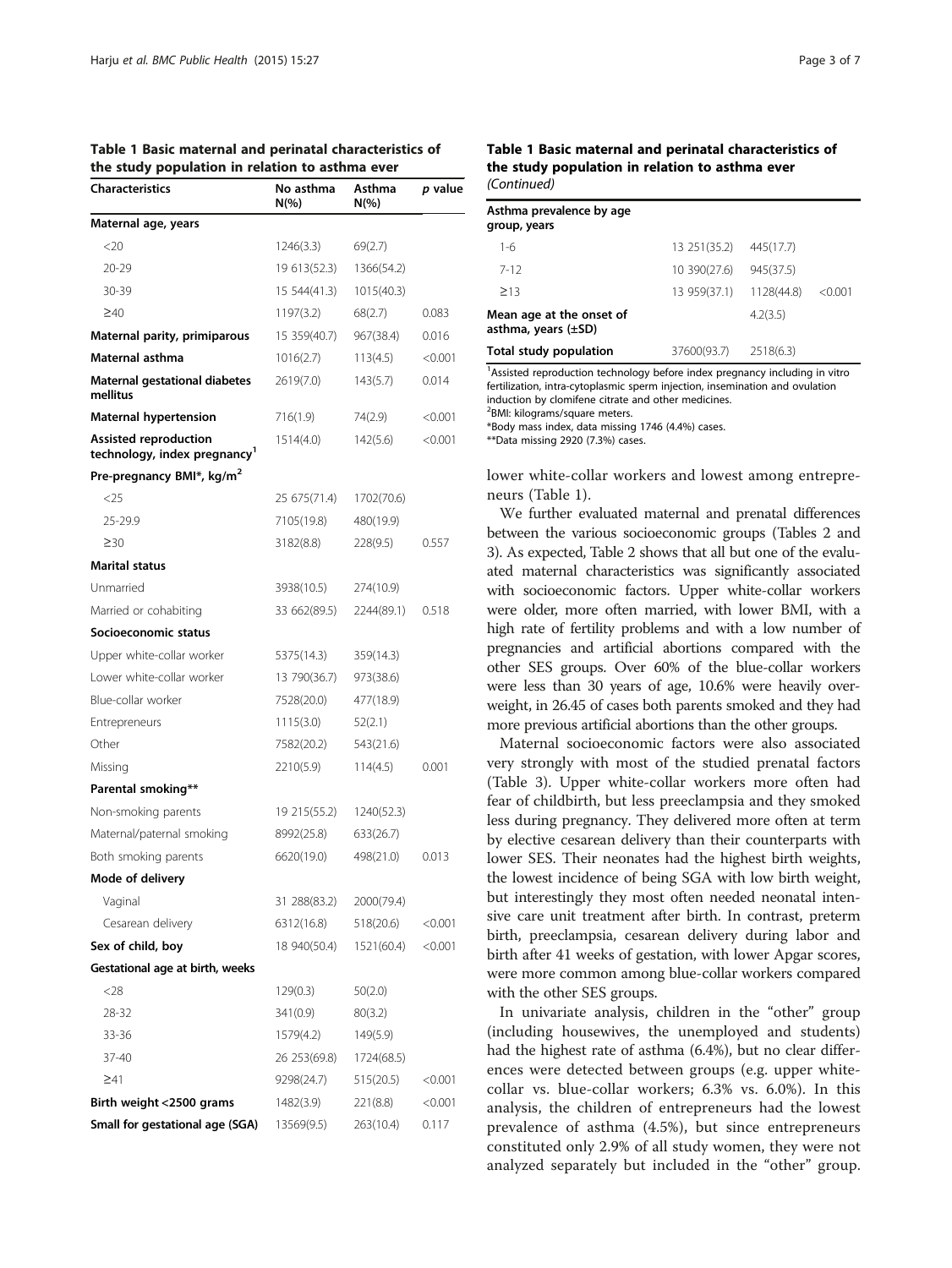|                                                  | Total n(%)    | Upper white-collar<br>worker n(%) | Lower white-collar<br>worker n(%) | <b>Blue-collar</b><br>worker n(%) | Other n(%) | Missing $n\ll 0$ | p value |
|--------------------------------------------------|---------------|-----------------------------------|-----------------------------------|-----------------------------------|------------|------------------|---------|
| Maternal age, years                              |               |                                   |                                   |                                   |            |                  |         |
| $<$ 20                                           | 1315(3.3)     | 10(0.2)                           | 125(0.8)                          | 196(2.4)                          | 788(8.5)   | 196(8.4)         |         |
| $20 - 29$                                        | 20 979(52.3)  | 2087(36.4)                        | 7426(50.3)                        | 4629(57.8)                        | 5658(60.9) | 1179(50.7)       |         |
| 30-39                                            | 16 559 (41.3) | 3406(59.4)                        | 6728(45.6)                        | 2942(36.8)                        | 2617(28.2) | 866(37.3)        |         |
| $\geq 40$                                        | 1265(3.2)     | 231(4.0)                          | 484(3.3)                          | 238(3.0)                          | 229(2.5)   | 83(3.6)          | < 0.001 |
| Asthma                                           | 1129(2.8)     | 136(2.4)                          | 438(3.0)                          | 172(2.1)                          | 285(3.1)   | 98(4.2)          | < 0.001 |
| Hypertension                                     | 790(2.0)      | 94(1.6)                           | 325(2.2)                          | 158(2.0)                          | 169(1.8)   | 44(1.9)          | 0.074   |
| ART <sup>1</sup>                                 | 1656(4.1)     | 327(5.7)                          | 717(4.9)                          | 304(3.8)                          | 244(2.6)   | 64(2.8)          | < 0.001 |
| Infertility (own opinion)                        | 2290(5.7)     | 489(8.5)                          | 971(6.6)                          | 428(5.3)                          | 316(3.4)   | 86(3.7)          | < 0.001 |
| Pre-pregnancy $BMl2$ , kg/m <sup>2</sup>         |               |                                   |                                   |                                   |            |                  |         |
| $<$ 25                                           | 27 377 (71.3) | 4232(76.7)                        | 10 140 (71.2)                     | 5180(67.4)                        | 6439(72.1) | 1386(69.2)       |         |
| 25-29.9                                          | 7 585 (19.8)  | 975(17.7)                         | 2871(20.2)                        | 1690(22.0)                        | 1659(22.0) | 390(19.5)        |         |
| $\geq 30$                                        | 3 410(8.9)    | 310(5.6)                          | 1227(8.6)                         | 815(10.6)                         | 831(9.3)   | 227(11.3)        | < 0.001 |
| Marital status                                   |               |                                   |                                   |                                   |            |                  |         |
| Unmarried                                        | 4 212(10.5)   | 360(6.3)                          | 1364(9.2)                         | 1038(13.0)                        | 1110(11.9) | 340(14.6)        |         |
| Married or cohabiting                            | 35 906(89.5)  | 5374(93.7)                        | 13 399(90.8)                      | 6967(87.0)                        | 8182(88.1) | 1984(85.4)       | < 0.001 |
| Mean number of deliveries <sup>3</sup>           | 1.0(1.3)      | 1.0(1.2)                          | 1.0(1.1)                          | 1.0(1.2)                          | 1.3(1.6)   | 0.9(1.3)         | < 0.001 |
| Mean number of pregnancies <sup>3</sup>          | 1.4(1.6)      | 1.3(1.5)                          | 1.4(1.4)                          | 1.4(1.5)                          | 1.7(2.0)   | 1.4(1.6)         | < 0.001 |
| Mean numbers of miscarriages <sup>3</sup>        | 0.2(0.6)      | 0.2(0.6)                          | 0.2(0.5)                          | 0.2(0.5)                          | 0.2(0.6)   | 0.2(0.6)         | 0.004   |
| Mean number of artificial abortions <sup>3</sup> | 0.1(0.4)      | 0.1(0.3)                          | 0.1(0.4)                          | 0.2(0.5)                          | 0.1(0.4)   | 0.2(0.4)         | 0.001   |
| Surgically scarred urerus                        | 3590(8.9)     | 513(8.9)                          | 1325(9.0)                         | 776(9.7)                          | 831(8.9)   | 145(6.2)         | < 0.001 |
| <b>Total</b>                                     | 40 118 (100)  | 5734(14.3)                        | 14 763 (36.8)                     | 8005(20.0)                        | 9292(23.2) | 2324(5.8)        |         |

<span id="page-3-0"></span>Table 2 Maternal background characteristics by socioeconomic status (SES)

<sup>1</sup>Assisted reproduction technology before index pregnancy including in vitro fertilization, intracytoplasmic sperm injection, insemination and ovulation induction by clomifene and other medizines.

 $2$ Body mass index, data missing in 1746 (4.4%) cases.

3 Data are presented as mean (±SD).

In adjusted analysis, no significant differences were detected in the risk of asthma among offspring in relation to maternal SES at the time of pregnancy (Table [4\)](#page-4-0). Belonging to the "missing" group (maternal SES not defined) was associated with a protective effect against asthma (aOR 0.42, 95% CI 0.32–0.54), reflecting the fact that the group was very heterogeneous.

## **Discussion**

The overall prevalence of asthma among children was 6.3%, varying between 4.9–6.6% in the different maternal socioeconomic groups. We detected no significant associations in univariate or in multivariate analysis between maternal SES and asthma after defining four SES groups (upper-white collar workers, lower white-collar workers, blue-collar workers, and "other"). Our results are in line with those of previously published studies and support the concept that the etiology of asthma is multifactorial [[15\]](#page-6-0). However, in subgroup analysis the children of entrepreneurs had the lowest prevalence of asthma (4.5%). Since this professional group represented only 2.9% of

the pregnant women, the group was underpowered to be analyzed individually in multivariate analysis, but it was included in the "other" group. In our area, interestingly, female entrepreneurs were most commonly farmers, and according to earlier reports, a low prevalence of asthma among farmers' children is an expected finding.

We found that mothers with lower SES (blue-collar and others) were often multiparous women delivering vaginally (82.8–85.3%) at term or after (93.9–94.4%), factors known to be protective against asthma [[1,3,16](#page-6-0)]. Ekblad et al. (2013) reported that smoking was more likely among teenagers in single-mother and lower-SES groups [[17](#page-6-0)]. We found similar results, since up to a fourth of parents smoked during pregnancy in the lower-SES groups. They were also twice as often unmarried compared with those in the higher-SES groups (13%; 6.3%) and over 60% of mothers in the lower-SES groups were under 30 years of age and among the lowest ("other") group 8.5% were under 20 years of age. Prenatal protective factors, such as lower infertility, maternal multiparity and vaginal delivery might be reasons for the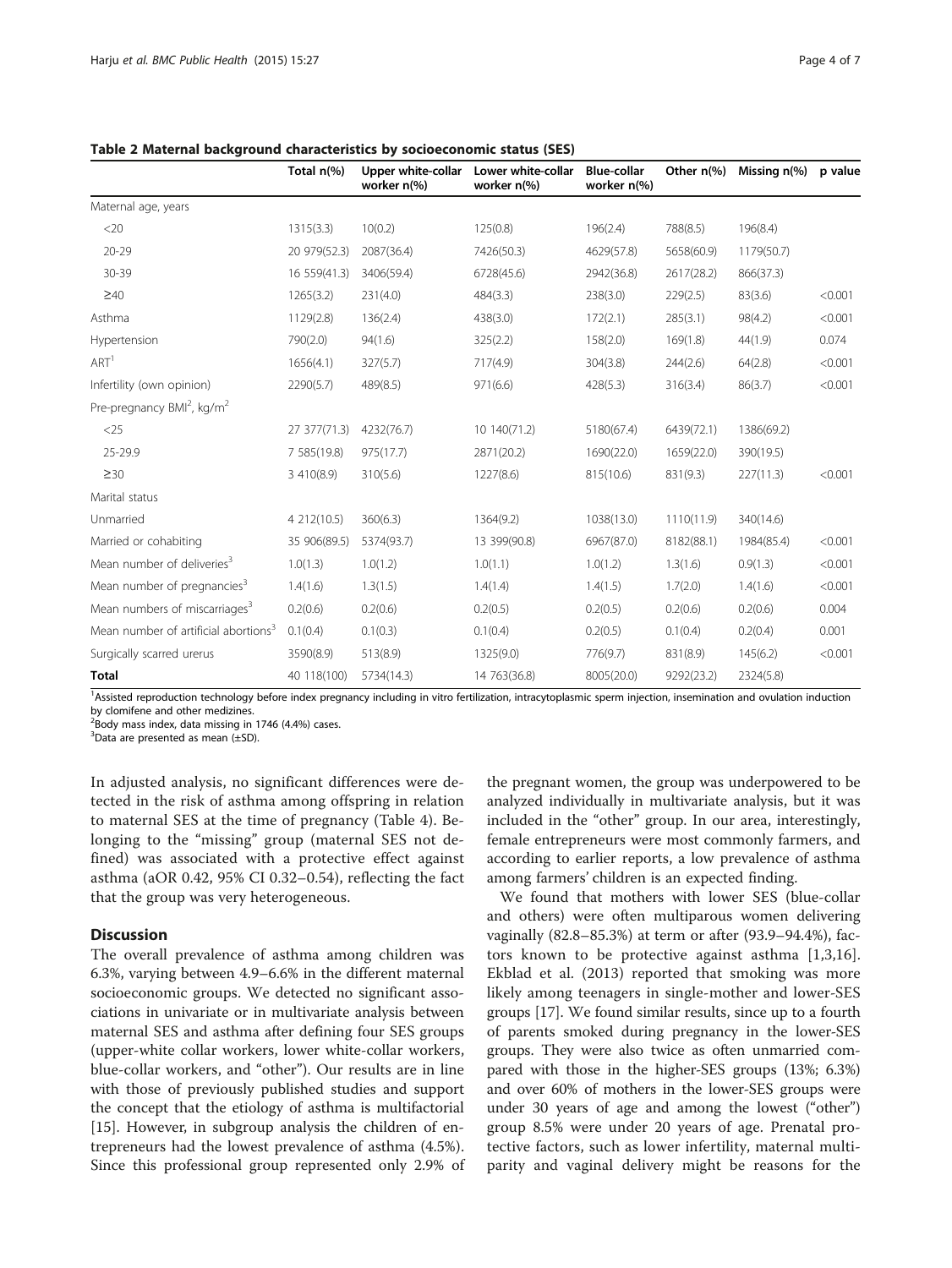<span id="page-4-0"></span>Table 3 Prenatal characteristics by maternal socioeconomic status (SES)

|                                      | <b>Total</b>  | Upper white-collar<br>worker n(%) | Lower white-collar<br>worker n(%) | <b>Blue-collar</b><br>worker n(%) | Other n(%) | Missing $n$ (%) | p value |
|--------------------------------------|---------------|-----------------------------------|-----------------------------------|-----------------------------------|------------|-----------------|---------|
| Primiparous                          | 16 326(40.7)  | 2346 (40.9)                       | 6006(40.7)                        | 3221(40.2)                        | 3572(38.4) | 1181(50.8)      |         |
| <b>Multiparous</b>                   | 23 792(59.5)  | 3388(59.1)                        | 8757(59.3)                        | 4784(59.8)                        | 5720(61.6) | 1143(49.2)      | < 0.001 |
| <b>Gestational diabetes mellitus</b> | 2762(6.9)     | 350(6.1)                          | 1086(7.4)                         | 565(7.1)                          | 540(5.8)   | 221(9.5)        | < 0.001 |
| Pre-eclampsia                        | 1466(3.7)     | 175(3.1)                          | 593(4.0)                          | 325(4.1)                          | 297(3.2)   | 76(3.3)         | < 0.001 |
| Fear of childbirth*                  | 625(1.6)      | 98(1.7)                           | 242(1.6)                          | 83(1.0)                           | 152(1.6)   | 50(2.2)         | < 0.001 |
| Parental smoking**                   |               |                                   |                                   |                                   |            |                 |         |
| Non-smoking                          | 20 455(55.0)  | 3919(72.5)                        | 7946(57.3)                        | 3352(44.5)                        | 4382(51.0) | 856(47.6)       |         |
| Maternal/paternal smoking            | 9625(25.9)    | 1060(19.6)                        | 3716(26.8)                        | 2193(29.1)                        | 2197(25.5) | 459(25.5)       |         |
| Smoking                              | 7118(19.1)    | 425(7.9)                          | 2195(15.8)                        | 1993(26.4)                        | 2020(23.5) | 485(26.9)       | < 0.001 |
| Mode of delivery                     |               |                                   |                                   |                                   |            |                 |         |
| Vaginal                              | 33 280(83.0)  | 4685(81.7)                        | 12 138 (82.2)                     | 6629(82.8)                        | 7929(85.3) | 1899(82.0)      |         |
| Elective cesarean                    | 3176(7.9)     | 527(9.2)                          | 1226(8.3)                         | 599(7.5)                          | 624(6.7)   | 200(8.6)        |         |
| Cesarean section during labour       | 3654(9.1)     | 522(9.1)                          | 1399(9.5)                         | 777(9.7)                          | 739(8.0)   | 217(9.4)        | < 0.001 |
| Sex of child, Boy                    | 20 461 (51.0) | 2940(51.3)                        | 7550(51.1)                        | 3995(49.9)                        | 4753(51.2) | 1223(52.6)      | 0.155   |
| Gestatonal age at birth, weeks       |               |                                   |                                   |                                   |            |                 |         |
| $<$ 37                               | 2325(5.5)     | 290(5.1)                          | 854(5.8)                          | 491(6.1)                          | 515(5.5)   | 175(7.5)        |         |
| $37 - 40$                            | 27 977(69.7)  | 4103(71.6)                        | 10 334 (70.0)                     | 5456(68.2)                        | 6487(69.8) | 1597(68.7)      |         |
| $\geq 41$                            | 9813(24.5)    | 1340(23.4)                        | 3575(24.2)                        | 2056(25.7)                        | 2290(24.6) | 552(23.8)       | < 0.001 |
| Mean birth weight, grams***          | 3517(589)     | 3541(560)                         | 3525(587)                         | 3496(602)                         | 3523(584)  | 3457(642)       | 0.001   |
| Apgar score <7 at 5 min              | 689(1.7)      | 91(1.6)                           | 246(1.7)                          | 144(1.8)                          | 152(1.6)   | 56(2.4)         | 0.089   |
| Care in Intensive Care Unit(NICU)    | 3466(8.6)     | 517(9.0)                          | 1298(8.8)                         | 701(8.8)                          | 729(7.8)   | 221(9.5)        | 0.024   |
| <b>Placental abruption</b>           | 257(0.6)      | 38(0.7)                           | 74(0.5)                           | 71(0.9)                           | 54(0.6)    | 20(0.9)         | 0.006   |
| Birth weight <2500 g                 | 1703(4.2)     | 193(3.4)                          | 606(4.1)                          | 375(4.7)                          | 381(4.1)   | 148(6.4)        | < 0.001 |
| Small for gestational age            | 3832(9.6)     | 500(8.7)                          | 1316(8.9)                         | 882(11.0)                         | 867(9.3)   | 267(11.6)       | < 0.001 |
| <b>Total</b>                         | 40 118 (100)  | 5734(14.3)                        | 14 763 (36.8)                     | 8005 (20.0)                       | 9292(23.2) | 2324 (5.8)      |         |

\*Data available years in 1996-2007.

\*\*Data available in 37 198 cases.

\*\*\*Data are presented as mean (SD).

lower prevalence of asthma among lower-SES groups, since smoking, known to be a significant risk factor of asthma [[1,18\]](#page-6-0), was more prevalent among these lower-SES groups compared with lower white-collar workers, where asthma was most common (6.6%). Inclusion of entrepreneurs, consisting mostly of agricultural producers

with a low risk of offspring asthma, diminished asthma prevalence as a net effect among children in the "other" group.

In our large register-based study, some obstetric disparities were found between the different socioeconomic groups. We showed that elective cesarean delivery

|  |  |  | Table 4 Risk of asthma ever among offspring by maternal socioeconomic status (SES) |
|--|--|--|------------------------------------------------------------------------------------|
|--|--|--|------------------------------------------------------------------------------------|

| $14000$ $11000$ $10000$ $1000$ $1000$ $1000$ $1000$ $1000$ $1000$ $1000$ $1000$ $1000$ |               |             |                     |         |                     |         |  |  |
|----------------------------------------------------------------------------------------|---------------|-------------|---------------------|---------|---------------------|---------|--|--|
| <b>SES</b>                                                                             | Total n(%)    | Asthma n(%) | <b>OR(95% CI)</b>   | p value | aOR(95% Cl)*        | p value |  |  |
| Upper white-collar worker                                                              | 5734(14.3)    | 359(6.3)    |                     |         |                     |         |  |  |
| Lower white-collar worker                                                              | 14 763 (36.8) | 973(6.6)    | 1.06(0.93-1.20)     | 0.390   | $1.02(0.89 - 1.16)$ | 0.816   |  |  |
| <b>Blue-collar worker</b>                                                              | 8 005 (20.0)  | 477(6.0)    | $0.95(0.82 - 1.09)$ | 0.465   | $1.01(0.86 - 1.17)$ | 0.950   |  |  |
| Other                                                                                  | 9292(23.2)    | 595(6.4)    | 1.02(0.90-1.17)     | 0.728   | $1.02(0.88 - 1.18)$ | 0.776   |  |  |
| Missing                                                                                | 2324(5.8)     | 114(4.9)    | $0.77(0.62 - 0.96)$ | 0.019   | $0.42(0.32 - 0.54)$ | < 0.001 |  |  |
| <b>Total</b>                                                                           | 40118(100)    | 2518(6.3)   |                     |         |                     |         |  |  |

 $p$  value in adjusted analysis obtained from the trend test(Wald) in logistic regression models.

\*Adjusted for maternal factors (asthma,hypertension, parity and ART), parental smoking and neonatal factors (sex, gestational age at birth, mode of delivery and the onset of asthma or among controls the followup time).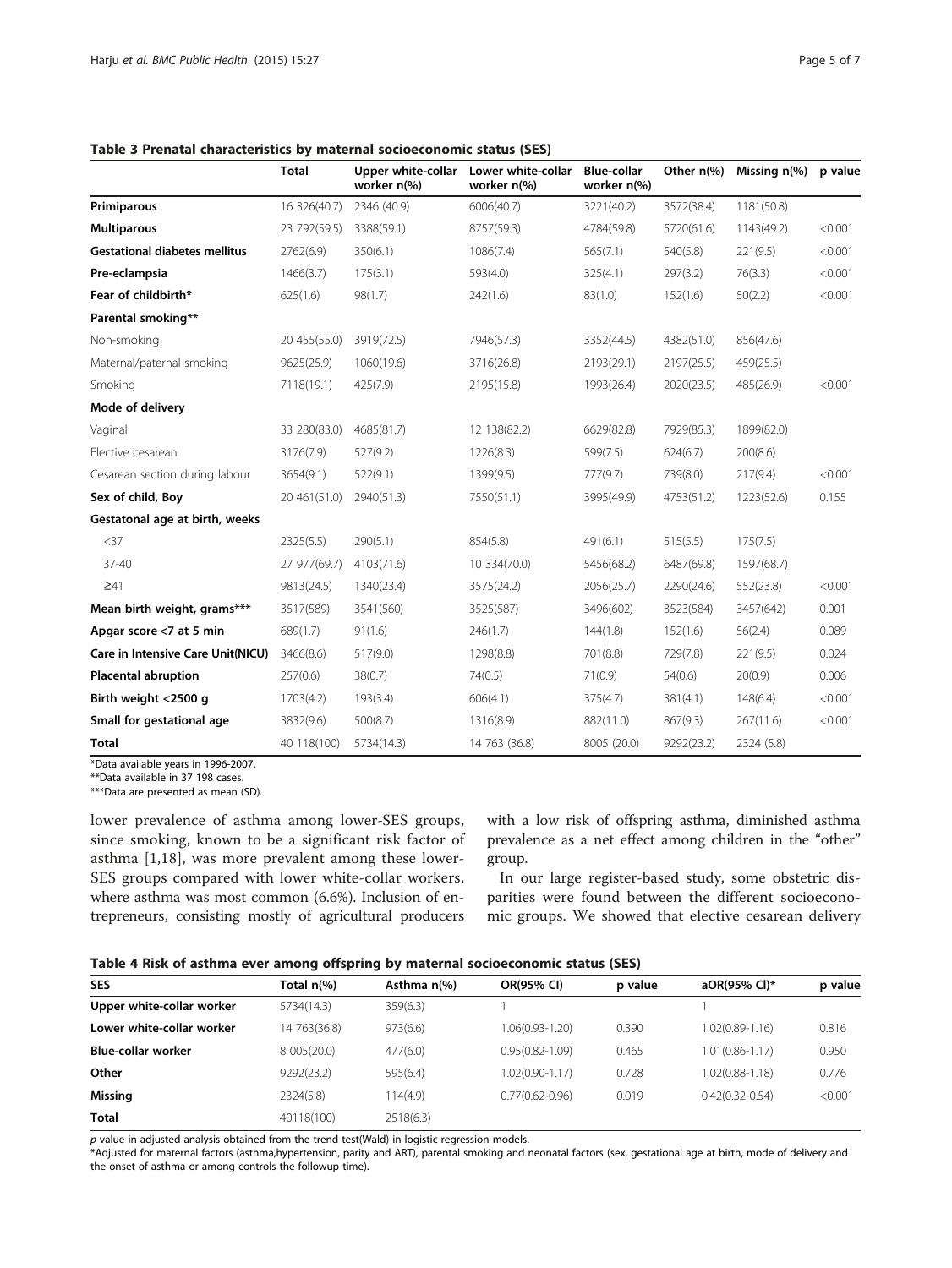was most frequent in the highest SES group and nonplanned cesarean delivery in blue-collar workers. A total of 26.4% of blue-collar mothers had smoked, predisposing themselves to SGA infants and placental abruption (prevalences highest at 11.0% and 0.9% in this SES group) and to preeclampsia, which in turn predisposed them to non-elective cesarean delivery. Advanced maternal age, preterm birth and some delivery characteristics, such as placental abruption, preeclampsia and SGA infants are strongly associated with giving birth by cesarean section [[8,9,19](#page-6-0)].

We found no convincing evidence of a direct association between maternal SES and childhood asthma. Finnish public health services are available to all citizens and private services are also partly covered by the Social Insurance Institution. Furthermore, diagnosis and treatment of asthma is similar for all children. To be eligible to receive reimbursement payments under the Special Refund Categories the patient must obtain a certificate provided as a semi-structured form from a doctor and disease must be based on clinical diagnosis and criteria (ICD-10). In the case of pediatric asthma a certificate is usually issued by a pediatrician in order to confirm the nature of the disease and the need for long-term medication. Minor differences might be a result of the nature of access to care, or the quality of treatment of asthma in different SES groups [[20](#page-6-0)]. Parental smoking during pregnancy was found to be a strong independent factor of asthma among the children of lower white-collar workers and among these smoking families children might also be likely to grow up in a smoking household. An interesting finding was that the prevalence of childhood asthma among blue-collar workers was lowest (6.0%), even though smoking was most prevalent in that group. This may be related to reduced access to medical care in this group.

The most important strength of this study was that a large amount of data was collected from a single university hospital with uniform data-collection criteria and this therefore offered a comprehensive and reliable view of birth characteristics, perinatal outcome and socioeconomic factors. On the other hand, the register was produced mainly for administrative and statistical purposes rather than for research and therefore it might have included errors, and the percentage of missing SES values was 5.8%, which is quite low number and possibly included younger women and immigrants taking care of their children at home and thus decreasing risk of asthma. National registers in Finland have been shown to be of high quality as regards validity and accuracy [[21\]](#page-6-0) and thus we obtained valuable and reliable information on pharmaceutical data. Information on SES was based solely on maternal occupation at the time of birth and information on household income and fathers'

socioeconomic position was not available. However, in Finland income is known to correlate with occupation and therefore by proxy is sufficient to indicator for studies on socioeconomic health differences in perinatal period [[22-24](#page-6-0)].

A limitation of our study was that ethnic/racial disparities in different countries are known to influence both SES and asthma [[1](#page-6-0),[25](#page-6-0)]. In 2009 ethnic minorities constituted only 4% of the whole Finnish population [\[26](#page-6-0)], being a minority in our study population. We also lack information on parental smoking habits after birth and mothers' breastfeeding as additional confounding factors, also known to be risk factors of asthma. Furthermore, information on environmental risk factors such as day-care attendance, respiratory infections during childhood and pollution were not available, and mothers from lower-SES groups are known to be less likely to breastfeed their children and take them to day-care facilities [[1,3,27](#page-6-0)].

#### Conclusion

A direct association between SES and childhood asthma was not found in our Finnish population, but SES indirectly affects childhood asthma via adverse prenatal exposures [\[14,17](#page-6-0),[28\]](#page-6-0). Disparities are the result of the existence of differences in health behavior and healthcare use during pregnancy, especially as regards women from low social classes (i.e., unemployed or poorly educated). Such inequalities should be examined in public health and other public services at a wider level, to ensure equal opportunity of use.

#### Abbreviations

SES: Socioeconomic status; SGA: Small for gestational age; aOR: Adjusted odds ratio; Cl: Confidence interval.

#### Competing interests

The authors declare that they have no competing interests.

#### Authors' contributions

All authors (MH, LG, LK-N, KR, SR and SH) participated in designing the study. MH managed the dataset, performed statistical analyses and drafted the manuscript. LK-N gave advice regarding the statistical analyses. All authors contributed to interpretation of the results, as well as to the writing and editing of the manuscript. All authors read and approved the final manuscript.

#### Acknowledgements

The Pohjois-Savo Hospital District gave financial support (EVO- funding (awarded special state subsidy) for health science research). The Corresponding Author has the right to grant on behalf of all authors and does grant on behalf of all authors, an exclusive copyright if and when the manuscript is accepted for publication, to permit this article to be published and the corresponding author will sign on behalf of co-authors a Copyright Transfer Agreement.

#### Author details

<sup>1</sup>Department of Obstetrics and Gynecology, Kuopio University Hospital, Kuopio, Finland. <sup>2</sup>University of Eastern Finland, Faculty of Health Sciences Kuopio, Finland. <sup>3</sup>Helsinki University Central Hospital, Helsinki, Finland

Received: 1 October 2014 Accepted: 5 January 2015 Published online: 28 January 2015